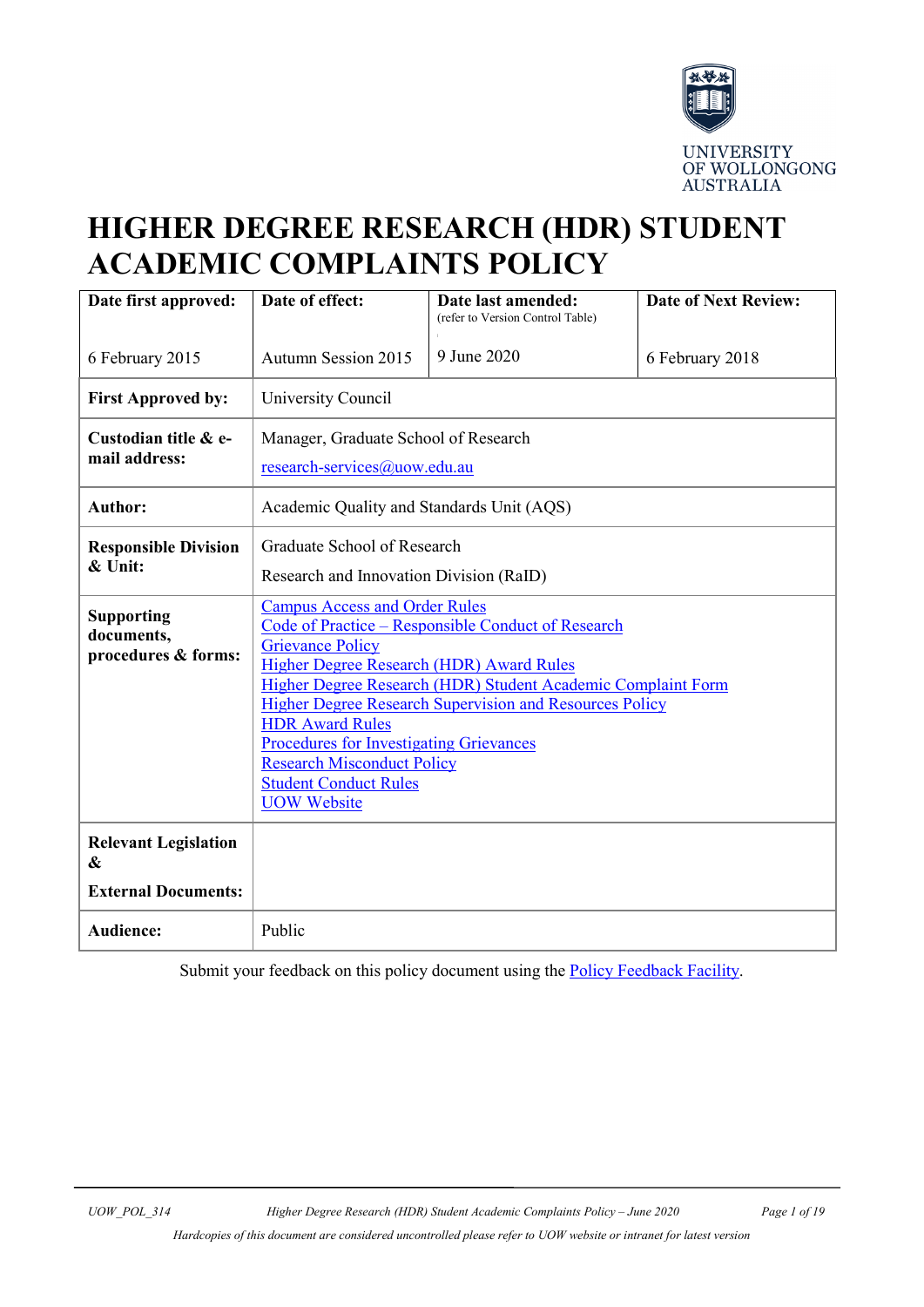

## **Contents**

| $\mathbf{1}$ |  |
|--------------|--|
| 2            |  |
| 3            |  |
| 4            |  |
| 5            |  |
| 6            |  |
| $\tau$       |  |
| 8            |  |
| 9            |  |
| 10           |  |
| 11           |  |
| 12           |  |
| 13           |  |
| 14           |  |
| 15           |  |
| 16           |  |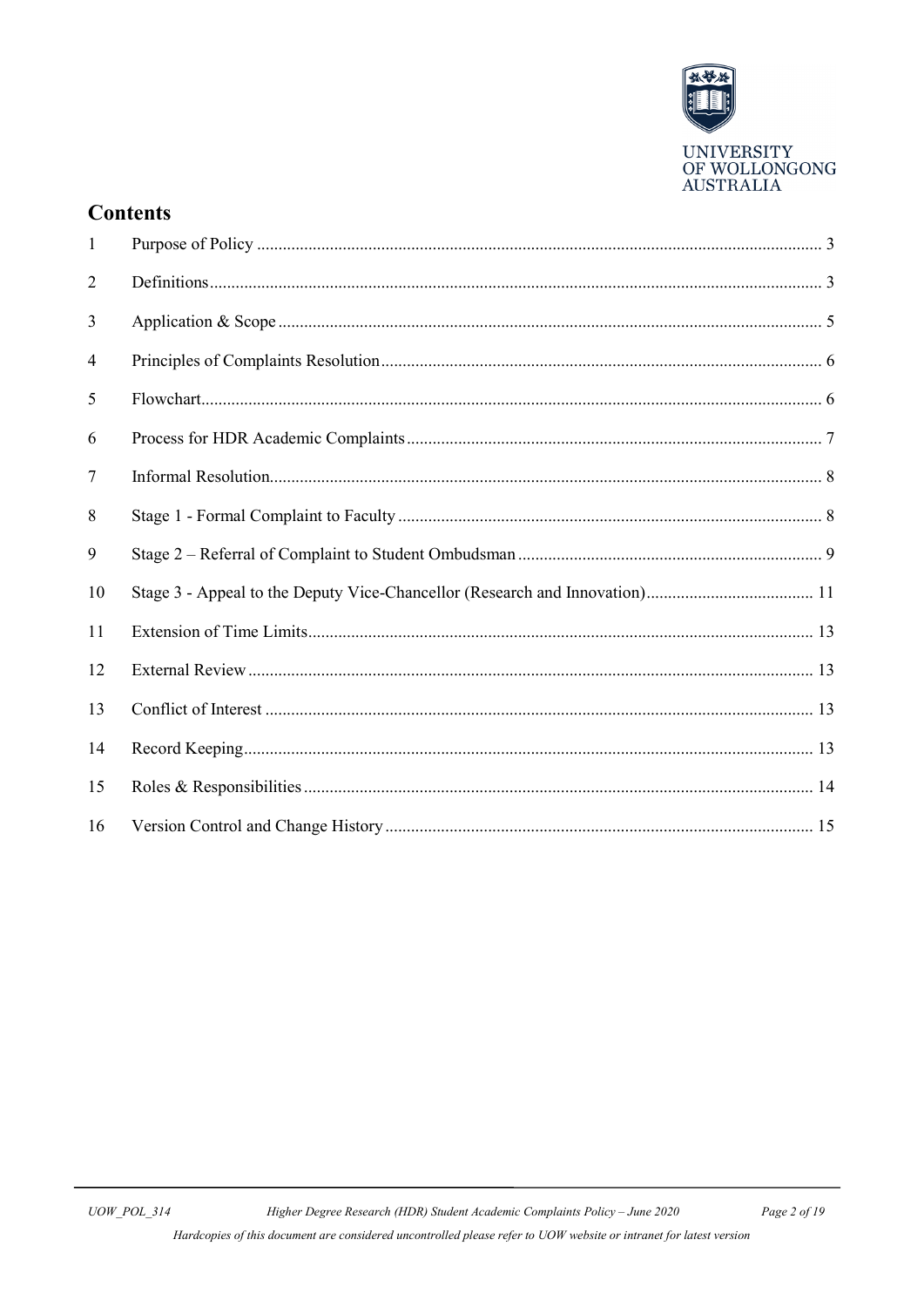

## <span id="page-2-0"></span>**1 Purpose of Policy**

- 1. This policy replaces the HDR Academic Grievance Policy and the appeals Against HDR Thesis Outcomes Policy.
- 2. The University aims to provide a fair, equitable and productive learning environment for all its students. This policy supports the achievement of this goal by providing a transparent and consistent process for resolving all student complaints including Higher Degree Research (HDR) students' academic complaints.
- 3. The policy affirms the UOW core values contained in the University Strategic Plan 2013 2018.

| Word/Term                | Definition (with examples if required)                                                                                                                                                                                                                                                                                                                                                                                                                                                                                                                      |  |
|--------------------------|-------------------------------------------------------------------------------------------------------------------------------------------------------------------------------------------------------------------------------------------------------------------------------------------------------------------------------------------------------------------------------------------------------------------------------------------------------------------------------------------------------------------------------------------------------------|--|
| Academic complaint       | A complaint by a HDR student concerning a decision, act or omission of a member<br>of UOW staff, committee or thesis examiner which affects the student's candidature<br>or thesis examination outcome.                                                                                                                                                                                                                                                                                                                                                     |  |
|                          | Examples of the types of complaints that may be covered by this definition in<br>relation to this policy are listed at clause 6.1.                                                                                                                                                                                                                                                                                                                                                                                                                          |  |
| Complaint                | An expression of concern, dissatisfaction or frustration with the quality or delivery<br>of service, a policy or procedure, or the conduct of another person.                                                                                                                                                                                                                                                                                                                                                                                               |  |
| Conciliation             | A process whereby an impartial third party assists in the process of complaint<br>resolution.                                                                                                                                                                                                                                                                                                                                                                                                                                                               |  |
| Conflict of interest     | Exists where there is a divergence between the individual interests of a staff member<br>or affiliates and their professional obligation to the University, such that an<br>independent observer might reasonably question whether the professional actions or<br>decisions of that staff member are influenced by their own interests or are for their<br>own benefit.                                                                                                                                                                                     |  |
| Discrimination           | Treating someone unfairly or differently because of their sex, pregnancy, race<br>(including colour, ethnicity and descent), disability, sexual preference, religion,<br>transgender, carer's responsibilities, marital status, social origin, political belief,<br>employee association activity, irrelevant criminal record or age. Discrimination also<br>includes treating someone the same as someone else, but where the result of doing<br>this unreasonably disadvantages substantially more people of that person's sex, race,<br>disability, etc. |  |
| Due process              | Procedural rights under this policy, other policies (including University, Faculty or<br>Unit policy documents), University rules and codes of practice, and includes the<br>application of the principles of natural justice.                                                                                                                                                                                                                                                                                                                              |  |
| <b>Faculty Designate</b> | Faculty staff member given designated authority to undertake investigations of<br>academic complaints. For investigations of HDR academic complaints, the Faculty<br>Designate will typically be the Head of School, Head of Postgraduate Studies, or                                                                                                                                                                                                                                                                                                       |  |

## <span id="page-2-1"></span>**2 Definitions**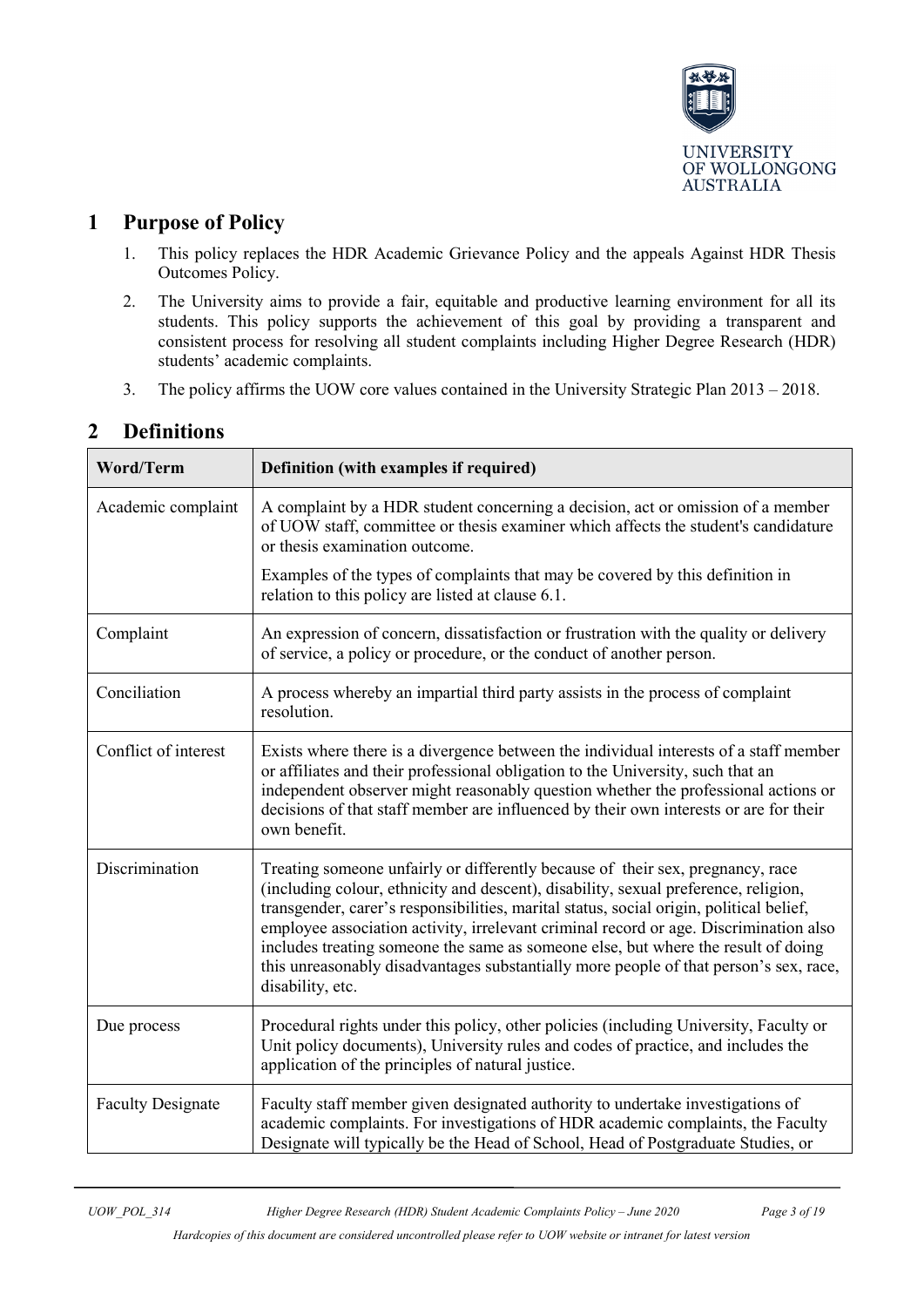

|                            | Associate Dean (Research).                                                                                                                                                                                                                                                                                             |  |
|----------------------------|------------------------------------------------------------------------------------------------------------------------------------------------------------------------------------------------------------------------------------------------------------------------------------------------------------------------|--|
| Good faith                 | Honestly and with propriety.                                                                                                                                                                                                                                                                                           |  |
| Harassment                 | Unwelcome behaviour that makes a person feel belittled, intimidated, offended or<br>apprehensive, and that a reasonable person, taking into account all the circumstances,<br>would expect to cause offence, intimidation or apprehension.                                                                             |  |
| HDR student                | A person:                                                                                                                                                                                                                                                                                                              |  |
|                            | who has been accepted for admission to or enrolled in any postgraduate research<br>degree offered at, or in conjunction with, the University of Wollongong, and                                                                                                                                                        |  |
|                            | whose body of HDR work (e.g. a research thesis) is incomplete or still under<br>examination, or                                                                                                                                                                                                                        |  |
|                            | who was enrolled as a HDR student and whose body of HDR work (e.g. a research<br>thesis) was examined as part of their HDR candidature at the University; or                                                                                                                                                           |  |
|                            | A person who has submitted work for examination for a Higher Doctoral Degree (eg.<br>Doctor of Science, Doctor of Letters, Doctor of Law).                                                                                                                                                                             |  |
| Natural justice            | Principles that ensure that decision-making is fair and reasonable. These involve<br>decision-makers informing people of the case against them or their interests, giving<br>them a right to be heard, not having a personal interest in the outcome, and acting<br>only on the basis of logically probative evidence. |  |
| Policy document            | University rules, policies, standards, codes of conduct, codes of practice, procedures<br>and guidelines.                                                                                                                                                                                                              |  |
| Prior involvement          | Providing advice on or making a determination on the merits of a complaint at an<br>earlier stage in the complaints process. Such participation goes beyond providing<br>advice or guidance on the provisions of the policy or other procedural aspects of the<br>complaints process.                                  |  |
| Procedural<br>Irregularity | A circumstance where, in the course of the thesis examination process, University<br>rules, standards, policies, codes, procedures or guidelines have not been followed.                                                                                                                                               |  |
| Progress Reviews           | A review of a HDR candidate's progress that occurs at various stages throughout the<br>student's candidature and includes Research Proposal Reviews, Faculty Progress<br>reviews and Annual Progress Reports.                                                                                                          |  |
| Staff                      | All persons appointed by the University as academic or professional services staff<br>regardless of their classification and regardless of whether holding full-time, part-<br>time, or ongoing or fixed term appointments, including conjoint appointments.                                                           |  |
|                            | All persons engaged by the University as casual employees.                                                                                                                                                                                                                                                             |  |
|                            | All persons defined as Affiliates in the University Code of Conduct.                                                                                                                                                                                                                                                   |  |
| <b>Support Person</b>      | A person, other than a legal representative, who provides support to a complainant or<br>a respondent during the course of the consideration of a complaint and any                                                                                                                                                    |  |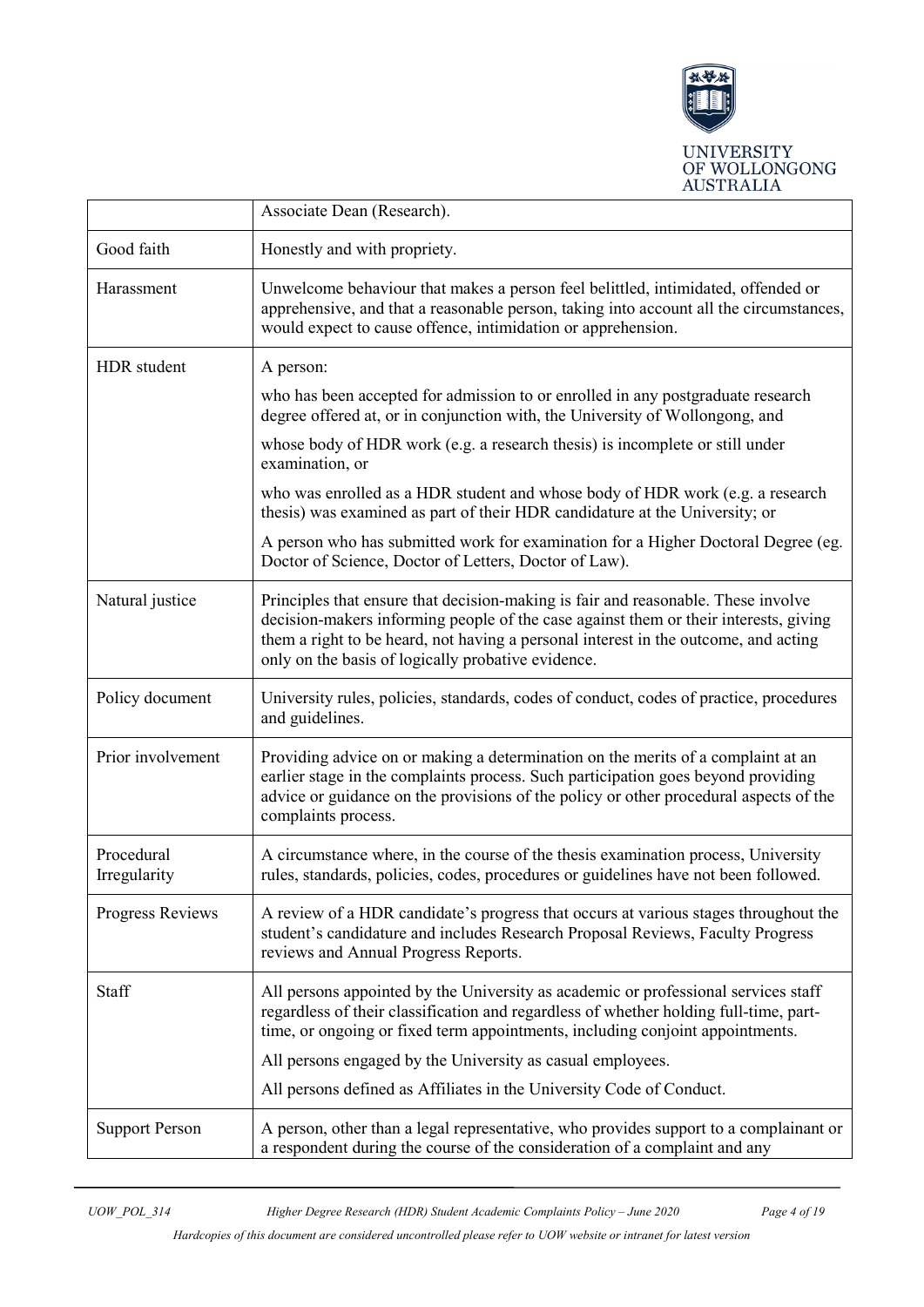

|                 | subsequent review or appeal process.                                                                                                                                                                                           |
|-----------------|--------------------------------------------------------------------------------------------------------------------------------------------------------------------------------------------------------------------------------|
| <b>Thesis</b>   | Also known as a dissertation, a thesis is the document submitted in support of<br>candidature for a Doctoral or Masters by research degree which presents the author's<br>research and findings.                               |
| Thesis Examiner | A thesis examiner is a person appointed by the University to assess by Australian<br>Quality Framework standards appropriate for the relevant Higher Degree Research<br>qualification.                                         |
| University      | The campuses, facilities, operations, resources, staff and services of the University of<br>Wollongong.                                                                                                                        |
| Vilification    | Anything that happens publicly that could encourage hatred, serious contempt or<br>severe ridicule of a person or group of people, because of their race, ethno-religion,<br>homosexuality, transgender or HIV or AIDS status. |

## <span id="page-4-0"></span>**3 Application & Scope**

- 1. This policy applies to HDR candidates enrolled at the University of Wollongong and sets out the general approach of the University of Wollongong (UOW) in resolving academic complaints.
- 2. This policy addresses academic complaints by HDR candidates including appeals against academic decisions affecting HDR candidature.
- 3. Management of student complaints relating to research methods subjects undertaken by Honours students are addressed in the Coursework Student Academic Review and Academic Complaints Policy.
- 4. Procedures for student complaints relating to coursework subjects taken as part of a HDR degree are addressed in the Coursework Student Academic Review and Academic Complaints Policy.
- 5. This policy does NOT apply to issues relating to campus access and order, student conduct and discipline or student discrimination, harassment or vilification, which are addressed in other policy documents.
- 6. Policy documents pertaining to HDR candidature and thesis submission are contained in a number of complementary documents, as are complaint procedures and rules which are not covered by this policy, including:
	- [Higher Degree Research \(HDR\) Supervision and Resources Policy](http://www.uow.edu.au/about/policy/UOW058665.html)
	- [Higher Degree Research \(HDR\) Award Rules](https://documents.uow.edu.au/about/policy/ssLINK/UOW262891)
	- Coursework Student Academic Complaints Policy
	- [Grievance Policy](http://www.uow.edu.au/about/policy/UOW058683.html) and [Procedures for Investigating Grievances,](http://www.uow.edu.au/about/policy/UOW058640.html) which include student complaints regarding discrimination, harassment or vilification on the part of University staff
	- [Student Conduct Rules,](http://www.uow.edu.au/about/policy/rules/UOW060095.html) which set out procedures for disciplinary action where students are accused of academic or other misconduct
	- [Campus Access and Order Rules](http://www.uow.edu.au/about/policy/UOW058655.html)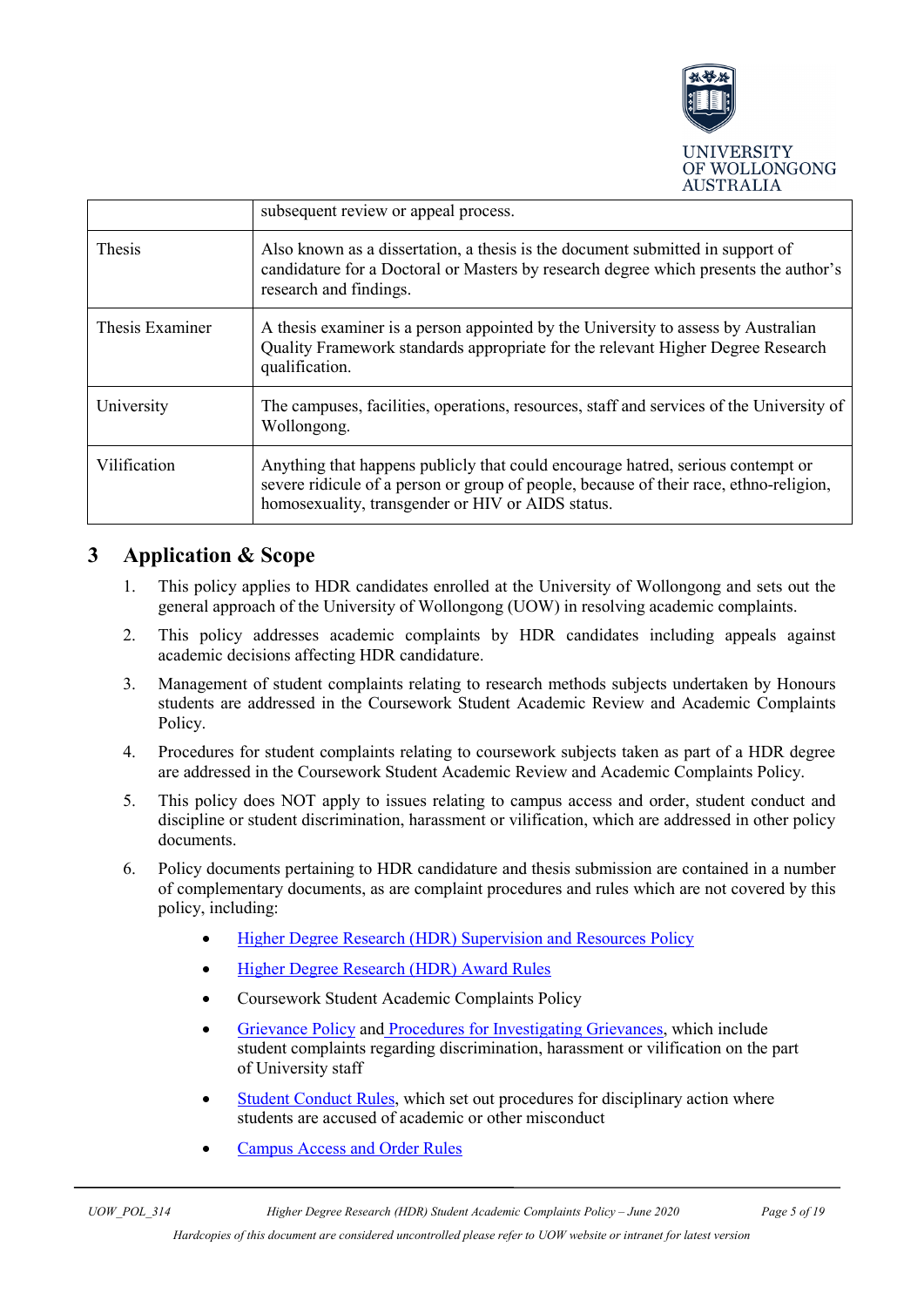

#### **[Research Misconduct Policy](http://www.uow.edu.au/about/policy/UOW058715.html)**

- 7. The list included at clause 3.6 is not exhaustive and students should consult the [University website](http://www.uow.edu.au/) for information regarding other UOW complaint resolution processes and the most recent versions of the listed documents and policies.
- 8. In the case of HDR students enrolled in a UOW program delivered by a third party, the policy applies with the modifications set out in Schedule 1.
- 9. This policy does not apply to students studying at the University of Wollongong in Dubai, who may make academic complaints using the UOWD Student Academic Grievance Policy.
- 10. The University will accept anonymous complaints and will take action, in accordance with this policy, to investigate issues or concerns raised by anonymous complainants.
- 11. One central component of the University's approach to academic complaints is the operation of the Student Ombudsman, an independent and impartial senior officer who is responsible for reviewing student complaints and who will discharge the functions of that office in accordance with the terms of reference set out in Schedule 3 of the Coursework Student Academic Complaints Policy.

## <span id="page-5-0"></span>**4 Principles of Complaints Resolution**

- 1. The following principles must be adhered to when dealing with an academic complaint:
- 2. Academic complaints must be handled within an appropriate time frame having due regard to procedural fairness and to the specific requirements of this policy;
- 3. All parties involved in an academic complaint must be treated with respect and impartiality, and any relevant issues put forward by the complainant, such as the existence of a disability or medical condition, will be taken into consideration;
- 4. All parties involved should approach proceedings with a genuine desire to resolve the academic complaint in good faith;
- 5. Individuals must not victimise or harass other parties involved in the matter;
- 6. Confidentiality must be observed by all participants and at all stages of the academic complaints process;
- 7. All parties must be informed of the progress of and, if relevant and subject to the University's obligations under privacy legislation, the outcome of the academic complaint and must be provided with reasons for the outcome reached; and
- 8. Academic complaints from anonymous sources must be considered but the anonymity of the complainant should be recognised as a potential hindrance to the effective examination of a complaint.
- 9. The University is committed to the principles of continuous improvement and monitors academic complaints to identify trends that may require proactive measures to minimise or eradicate subsequent academic complaints.

## <span id="page-5-1"></span>**5 Flowchart**

1. A flowchart depicting the stages in the HDR academic complaint process can be found at Schedule 2.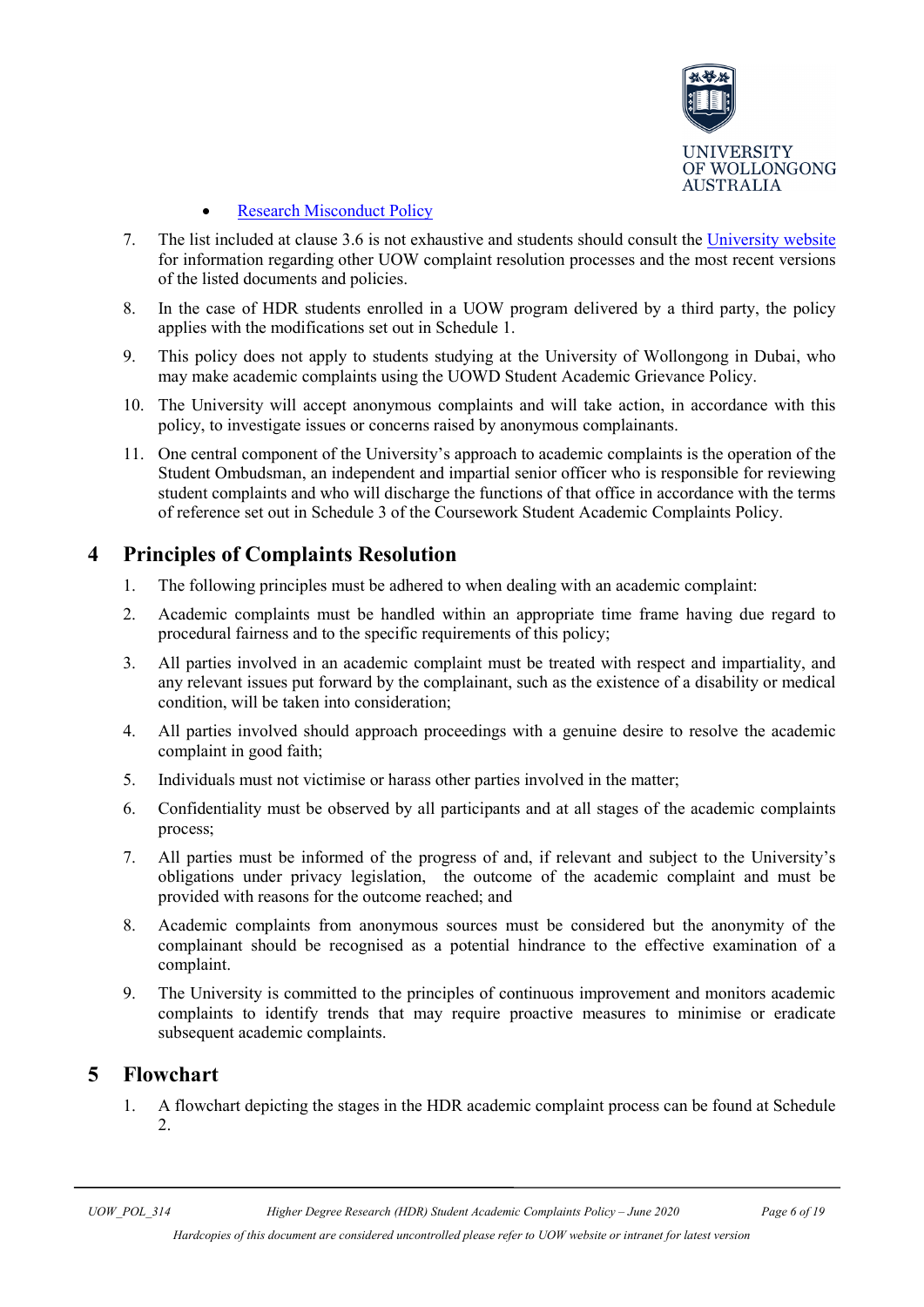

## <span id="page-6-0"></span>**6 Process for HDR Academic Complaints**

#### **HDR Academic Complaints**

- 1. Examples of the types of Higher Degree Research academic complaints include, but are not limited to:
	- a. failure of research thesis supervisor(s) to fulfil responsibilities, in relation to the thesis examination process, as defined in the [Higher Degree Research Supervision and](http://www.uow.edu.au/about/policy/UOW058665.html)  [Resources Policy;](http://www.uow.edu.au/about/policy/UOW058665.html)
	- b. failure of the academic unit to fulfil its responsibilities, in relation to the thesis examination process, as defined in the [Higher Degree Research Supervision and](http://www.uow.edu.au/about/policy/UOW058665.html)  [Resources Policy;](http://www.uow.edu.au/about/policy/UOW058665.html)
	- c. failure to adhere to the requirements of the [Higher Degree Research \(HDR\) Award](https://documents.uow.edu.au/about/policy/ssLINK/UOW262891)  [Rules,](https://documents.uow.edu.au/about/policy/ssLINK/UOW262891) governing examination of theses;
	- d. failure to adhere to mandatory requirements of the Higher Degree Research Resources [and Supervision Policy](http://www.uow.edu.au/about/policy/UOW058665.html) in relation to assessment or examination requirements of theses;
	- e. failure to follow due process in handling thesis examinations;
	- f. failure of Research Proposal Review Committee to fairly or appropriately review a research proposal.

#### **The Four Stage Process**

- 2. There is one informal and there are three formal stages in the HDR academic complaint resolution process:
	- Informal approach to person directly involved see section 7 below
	- **Stage 1:** Formal Complaint to Faculty see section 8 below
	- **Stage 2:** Referral of Complaint to Student Ombudsman see section 9 below
	- **Stage 3:** Appeals to the Deputy Vice-Chancellor (Research and Innovation) see section 10 below
- 3. At each step in the HDR academic complaint process the staff member to whom the matter has been referred:
	- a. may exercise their discretion to extend the specific time limit for application or referral in consultation with the student; and
	- b. must respond to the student, and resolve the matter, as soon as practicable.
- 4. Where a HDR academic complaint is not resolved at any stage after one calendar month, the student may proceed to the next stage.
- 5. At all stages of resolving HDR academic complaints, students may be accompanied and assisted by a support person at any relevant meeting.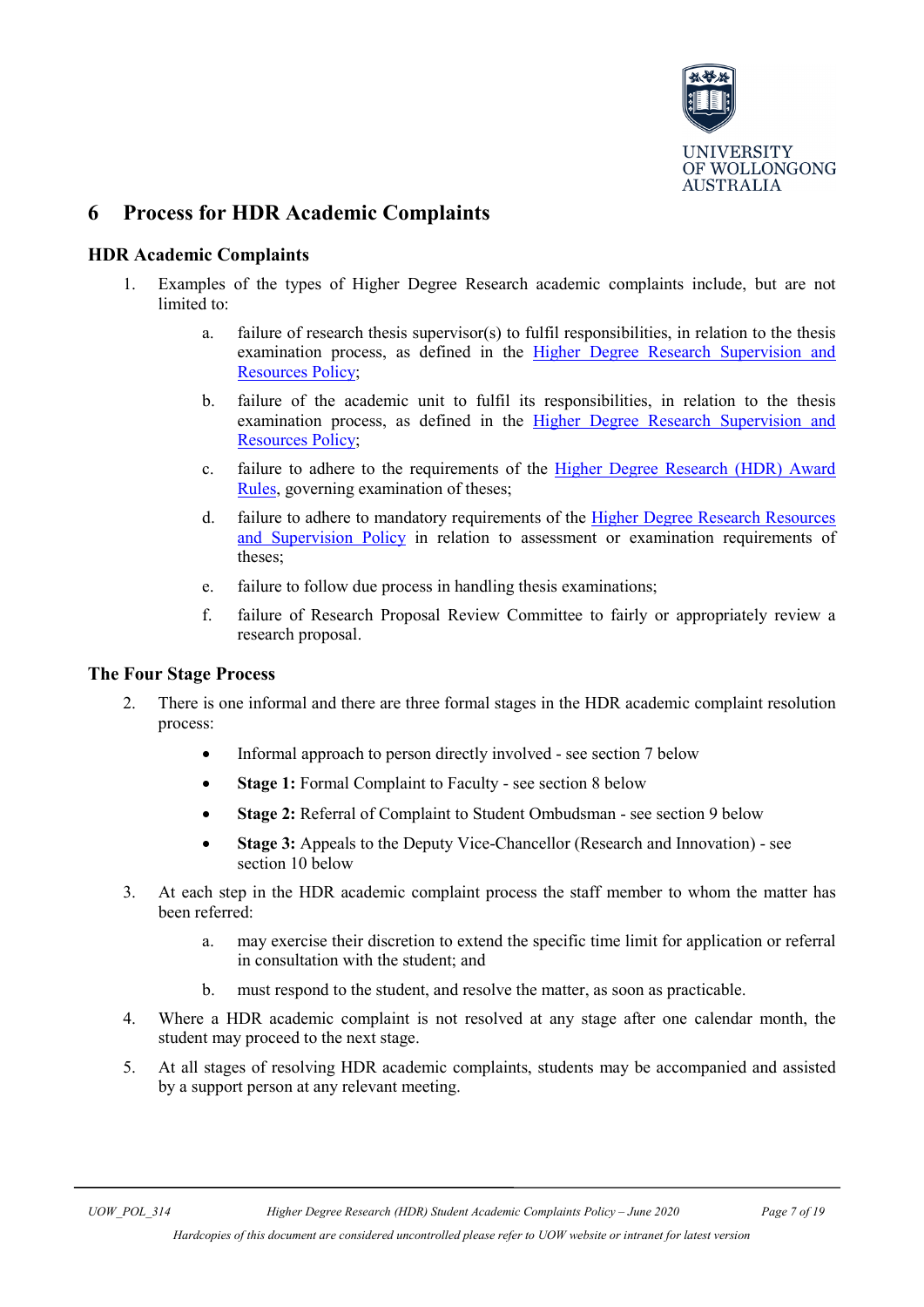

#### **Process for Appeals against HDR Thesis Examination Outcomes**

6. Students wishing to lodge an appeal in relation to a HDR thesis examination outcome will bypass Stage 1 and follow the process outlined under Stage 2.

#### **Grounds for Appeal**

- 7. An appeal against a HDR thesis examination outcome may be against:
	- a. a decision to not award a postgraduate research degree or higher doctoral degree;
	- b. a decision to not allow submission of a thesis for examination as a postgraduate research degree
	- c. a decision to not allow submission of a thesis for examination as a higher doctoral degree; or
	- d. a decision to not allow re-submission of a thesis for re-examination
- 8. The only grounds permitted for an appeal against a HDR thesis examination outcome are:
	- a. lack of due process or procedural irregularities in the assessment or examination process; or
	- b. evidence of bias in the examination process;

#### **Process for Appeal**

- 9. A HDR candidate who believes that they have grounds for appeal under one of the conditions noted in section 6.6 above in relation to the examination of their thesis and wishes to appeal the outcome, must follow procedures outlined in Stage 2 of this policy (see section 9 below).
- 10. The appeal must be lodged in writing as provided for Stage 2 complaints and must clearly state the reasons for appeal and any supporting evidence. The onus is on the HDR candidate to provide evidence of circumstances outlined under section 6.6 above.

## **7 Informal Resolution**

- <span id="page-7-0"></span>1. A HDR candidate who has a question or concern about a decision, act or omission that affects their academic progress within the scope of this policy should first approach their Supervisor(s) directly to discuss the matter. The HDR candidate may alternatively seek advice informally from other appropriate persons in the Faculty (e.g. Head of School, Head of Postgraduate Studies, Associate Dean (Research)).
- 2. HDR candidates are encouraged to seek to resolve any issues or concerns informally wherever possible before initiating formal complaint resolution procedures under Stage 1. HDR candidates should seek informal resolution as soon as possible after the decision, act or omission has occurred. If informal complaints are not resolved within ten (10) working days of notification by the candidate of an issue, the HDR candidate may instigate formal Faculty resolution processes (Stage 1).

## <span id="page-7-1"></span>**8 Stage 1 - Formal Complaint to Faculty**

1. Where an issue or concern is not resolved informally, a HDR candidate may lodge a written complaint with the relevant Faculty Designate for action in accordance with this policy.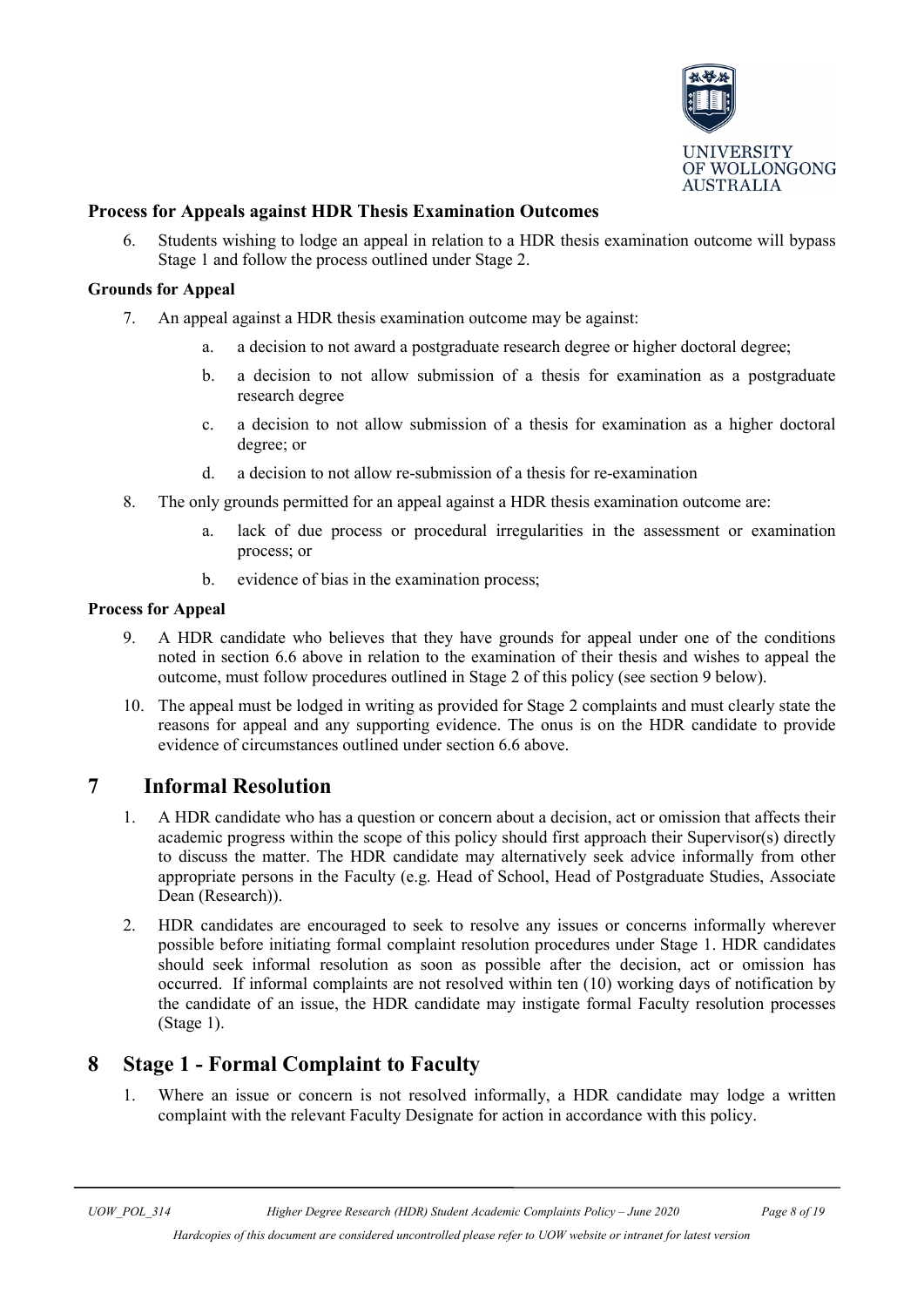

#### **Procedural Requirements**

- 2. The complaint must:
	- a. be lodged by the HDR candidate within twenty (20) working days of either:
		- i. the unsuccessful attempt at informal resolution of the complaint; or
		- ii. the student becoming aware of the matter giving rise to the complaint;
	- b. include the HDR candidate's name, student number and contact details and state the nature of the complaint, specific issues to be addressed and the form of resolution sought.
- 3. If the Faculty Designate has had prior involvement in the complaint process at an earlier stage, in order to avoid any perceptions of a conflict of interest, the Faculty Executive Dean must refer the matter to an alternative Faculty Designate who must not be below the level of an Associate Dean.
- 4. After examining the complaint, any other relevant documentation and, if necessary, speaking to the student and other relevant parties, the Faculty Designate may:
	- a. uphold the complaint and direct actions be taken to resolve the matter; or
	- b. dismiss the complaint on the grounds that there are insufficient grounds for the academic complaint.
- 5. At each step in the Faculty complaint process, the Faculty Designate:
	- a. must respond to the student's complaint in writing within ten (10) working days; and
	- b. may exercise his/her discretion to extend the specified time limit for application, referral or response and must inform the candidate in writing of that decision as soon as practicable.
- 6. Should the Faculty Designate fail to respond within ten (10) working days and fail to inform the student of any extension to the specified time limit to respond, this is deemed to be a refusal to take action on the complaint and the student is entitled to move to Stage 2, if they wish to pursue the complaint further.
- 7. Faculties must keep a copy of all documentation relating to any complaint in accordance with the UOW Records Management Policy.
- 8. The Faculty Designate must notify the HDR candidate, in writing, of his/her decision regarding the matter and of the HDR candidate's right to appeal to the Student Ombudsman if the student believes that there are grounds for appeal as specified in section 9.1 below:

## <span id="page-8-0"></span>**9 Stage 2 – Referral of Complaint to Student Ombudsman**

- 1. Where the HDR candidate considers that:
	- a. the decision at Stage 1 of the process is not supported by the available evidence;
	- b. due process has not been adhered to by the Faculty, or
	- c. relevant new or additional information is now available

the HDR candidate may refer the matter, in writing, to the Student Ombudsman within twenty (20) working days of receiving a formal decision from the Faculty Designate as per Stage 1 of the process.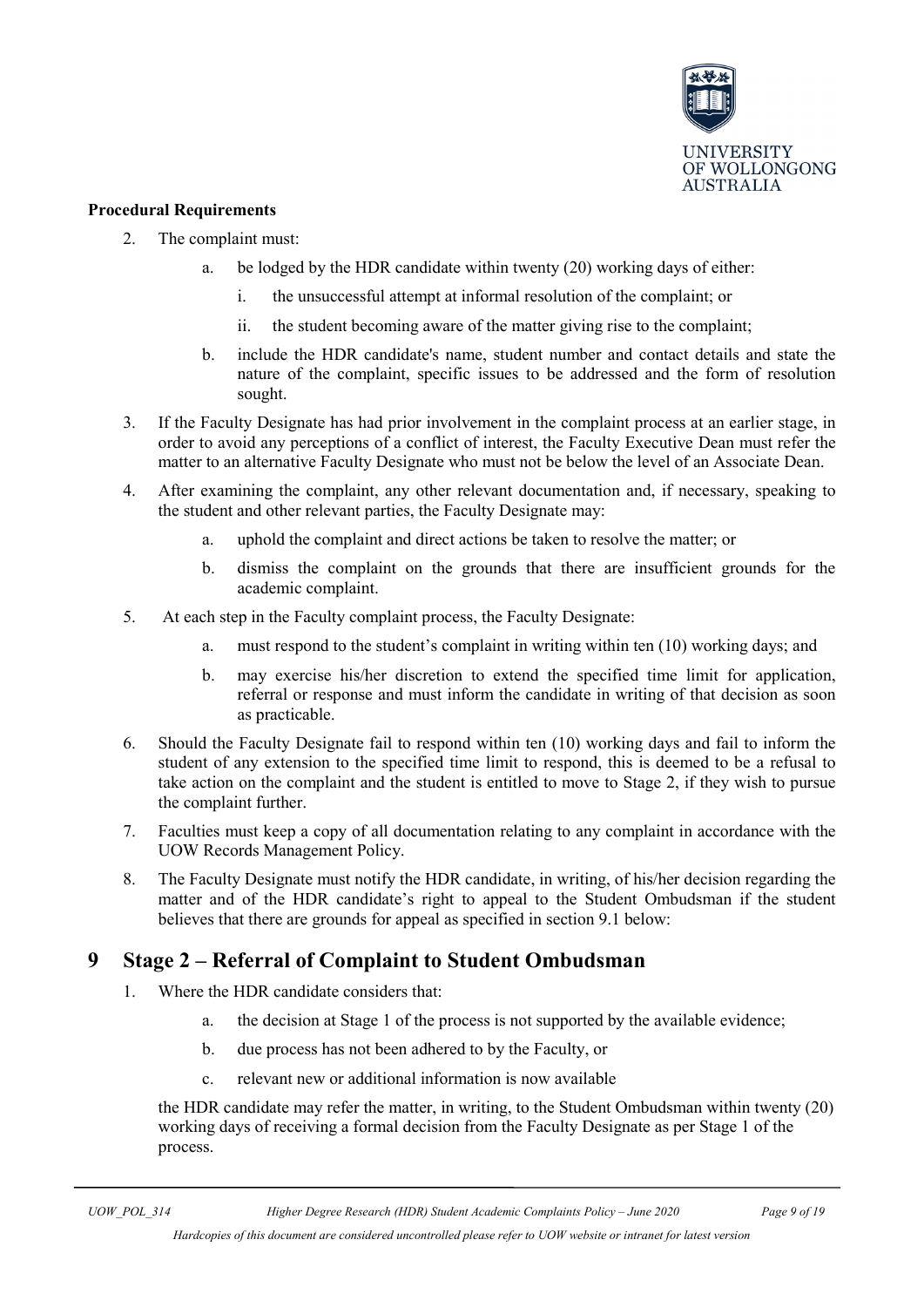

- 2. Should the Student Ombudsman, following an initial review of the matter, determine that the matter requires further consideration; the Student Ombudsman may request the Manager, Graduate School of Research or the Faculty to prepare a report for the Student Ombudsman on the background to the matter.
- 3. In considering the matter the Student Ombudsman will, where necessary in order to determine the appeal fairly:
	- a. give the HDR candidate concerned an opportunity to be heard and advise him/her of procedures and time requirements;
	- b. invite any staff member or student or committee member, whom he/she considers may assist the review, to provide evidence in person or otherwise;
	- c. provide both the HDR candidate and the person or committee against whose decision the student is appealing with access to information considered by the Student Ombudsman in determining the matter;
	- d. permit the HDR candidate to nominate staff or students to be invited to speak with the Student Ombudsman in support of his/her case; and
	- e. allow the HDR candidate to be accompanied by a person who may lend support but who shall not be permitted to address the Student Ombudsman.
- 4. In considering the matter the Student Ombudsman will:
	- a. consult with the Dean of Graduate Research prior to finalising the Student Ombudsman's consideration of the matter;
	- b. keep an adequate record of the evidence;
	- c. with the consent of the student concerned, allow any member of the University with sufficient justification to have access to that record;
	- d. outline their findings and advise the student and any other relevant parties of the decision in relation to the student's complaint.

#### **Possible Outcomes**

- 5. After examining the relevant documentation and, where necessary, speaking to relevant parties, the Student Ombudsman may:
	- a. refuse to take the matter further if there are insufficient grounds for the complaint; or
	- b. uphold the Faculty's original decision from Stage 1; or
	- c. conciliate the matter in accordance with sections  $9.6 9.7$ ; or
	- d. refer the matter, in writing, back to the Thesis Examination Committee (TEC) for reconsideration of the matter; or
	- e. uphold the Stage 2 referral on the basis that:
		- i. the evidence does not support the outcome at Stage 1; or
		- ii. there has been a failure of due process at the Faculty;

and take appropriate action in accordance with sections 9.8 – 9.10.

f. make any other decision as deemed appropriate under the circumstances.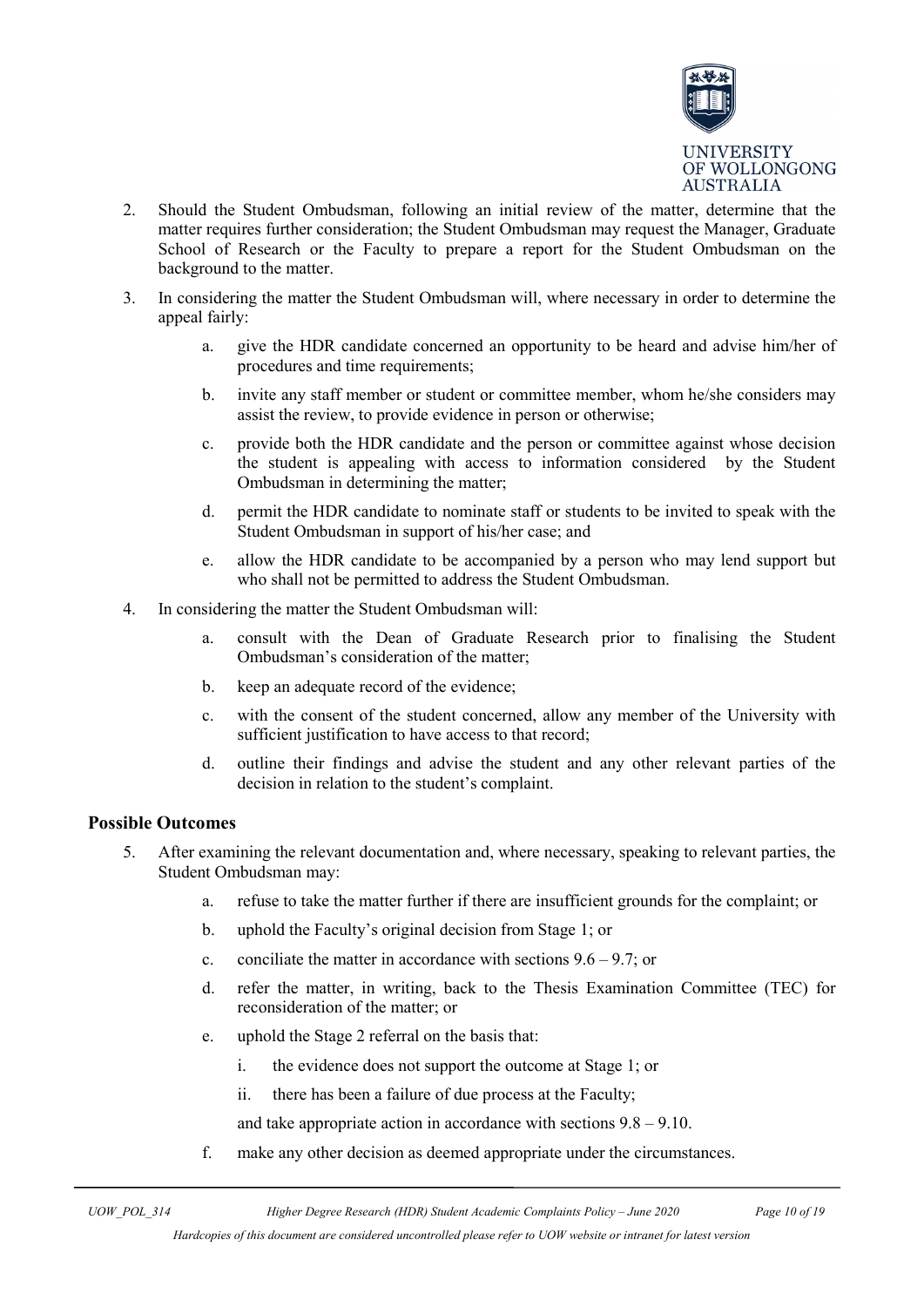

#### **Conciliation**

- 6. The Student Ombudsman may conciliate the matter in order to clarify the issues with the student and suggest possible directions for resolution of the academic complaint.
- 7. The Student Ombudsman may, with the student's consent:
	- a. refer the student to another person, or student representative body, who can provide relevant advice or assistance with the aim of resolving the academic complaint; and/or
	- b. facilitate negotiation of the academic complaint between the parties.

#### **Decision and Outcome**

- 8. Where the Student Ombudsman decides that the evidence does not support the outcome of the Stage 1 process or that due process has not been followed by the Faculty, he/she may:
	- a. conciliate the matter in accordance with sections 9.6 and 9.7; or
	- b. refer the matter, in writing, back to the Faculty for reconsideration of the matter in accordance with due process and within a specified time period; or
	- c. refer the matter, in writing, back to the Thesis Examination Committee for reconsideration of the matter
	- d. make a determination to resolve the matter.
- 9. Where the matter is referred back to the Faculty for reconsideration under section 9.8(b), the Faculty must report back their final determination on the matter including reasons to the Student Ombudsman within a designated time limit.
- 10. Where the matter is referred back to the Thesis Examination Committee for reconsideration under section 9.8(c), the Thesis Examination Committee must report back their final determination on the matter including reasons to the Student Ombudsman within a designated time limit.
- 11. Where the Student Ombudsman makes a determination under section 9.8(d) he/she must notify the relevant Faculty, in writing, of that decision as soon as practicable.

#### **Notification of Outcome**

- 12. Once the matter is finalised, the Student Ombudsman must notify the Dean of Graduate Research and the Manager, Graduate School of Research of the outcome of the academic complaint as soon as practicable.
- 13. Once the matter is finalised, the Student Ombudsman must notify the student, in writing, of the final decision regarding their academic complaint, including reasons for the decision, and of the student's right to appeal to the Deputy Vice-Chancellor (Research and Innovation) under Stage 3 if they believe that there are grounds for appeal as specified in section 10.

## <span id="page-10-0"></span>**10 Stage 3 - Appeal to the Deputy Vice-Chancellor (Research and Innovation)**

#### **Lodging and Referral of Appeal**

1. Where the HDR candidate is not satisfied with the outcome of their academic complaint under Stage 2, the candidate may appeal the outcome, in writing, to the Deputy Vice-Chancellor (Research and Innovation), on the ground that: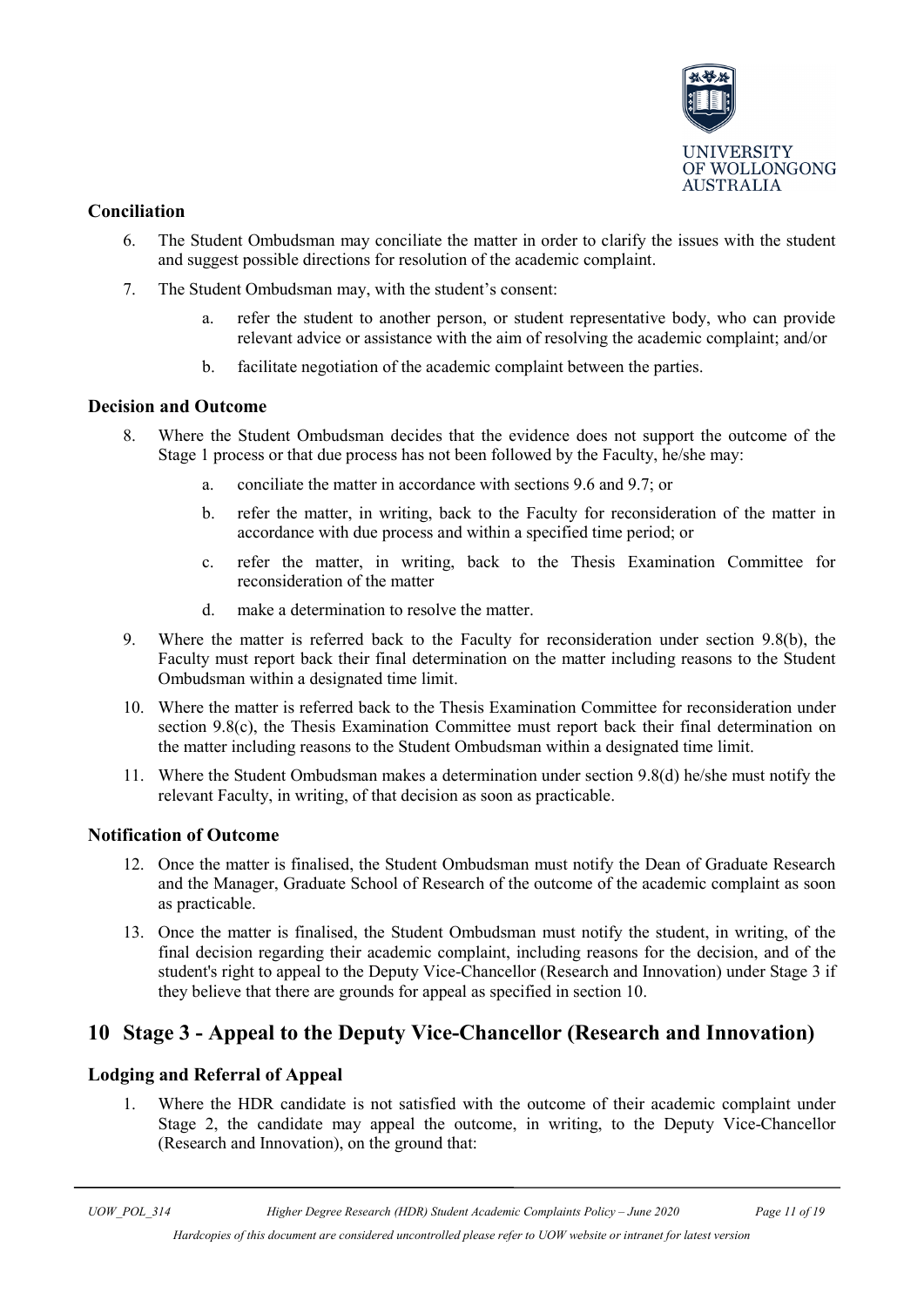

- a. due process has not been adhered to at either Stage 1 or Stage 2, or
- b. relevant new and substantial information is now available.
- 2. The appeal must:
	- a. be lodged, in writing, with the Deputy Vice-Chancellor (Research and Innovation) within twenty (20) working days of receiving written notification of the decision of the Student Ombudsman;
	- b. state fully the reasons for the appeal; and
	- c. include any relevant documentary evidence to support the appeal.

#### **Consideration of Appeal by Deputy Vice-Chancellor (Research and Innovation)**

- 3. If the Deputy Vice-Chancellor (Research and Innovation) has had prior involvement in the matter, or if a conflict of interest exists on the part of the Deputy Vice-Chancellor (Research and Innovation), the Vice-Chancellor will nominate an alternative officer to determine the appeal in place of the Deputy Vice-Chancellor (Research and Innovation), in accordance with clauses 10.4 – 10.12 below.
- 4. The Deputy Vice-Chancellor (Research and Innovation) will conduct a preliminary assessment of the appeal, to determine whether the appeal meets the requirements of clause 10.1.
- 5. Following the preliminary assessment, the Deputy Vice-Chancellor (Research and Innovation) will:
	- a. review the matter in accordance with 10.6; or
	- b. refer the matter to another appropriate member of staff, who is free from prior involvement in the matter, to review the matter in accordance with 10.6 .
- 6. In his/her review of a HDR academic appeal, the Deputy Vice-Chancellor (Research and Innovation), or other member of staff as per 10.5(b) may:
	- a. give the student concerned an opportunity to be heard and advise him/her of procedures and time requirements;
	- b. invite any staff member or student, whom it considers may assist the review, to attend the meeting and advise such persons of procedures and time requirements;
	- c. provide both the student and the Executive Dean of the Faculty or the Student Ombudsman (as appropriate) with access to information considered by the Student Ombudsman in determining the appeal;
	- d. permit the student to nominate staff or students to be invited to appear in support of his/her case; and/or
	- e. allow the student to be accompanied by a person who may lend support but who shall not be permitted to address the Deputy Vice-Chancellor (Research and Innovation), or other member of staff as per 10.5(b).
- 7. The Deputy Vice-Chancellor (Research and Innovation) or other member of staff as per 10.5(b) must keep an adequate record of the evidence and his/her decision.
- 8. Where the matter was referred to another member of staff as per 10.5(b), the member of staff will recommend an outcome to the Deputy Vice-Chancellor (Research and Innovation).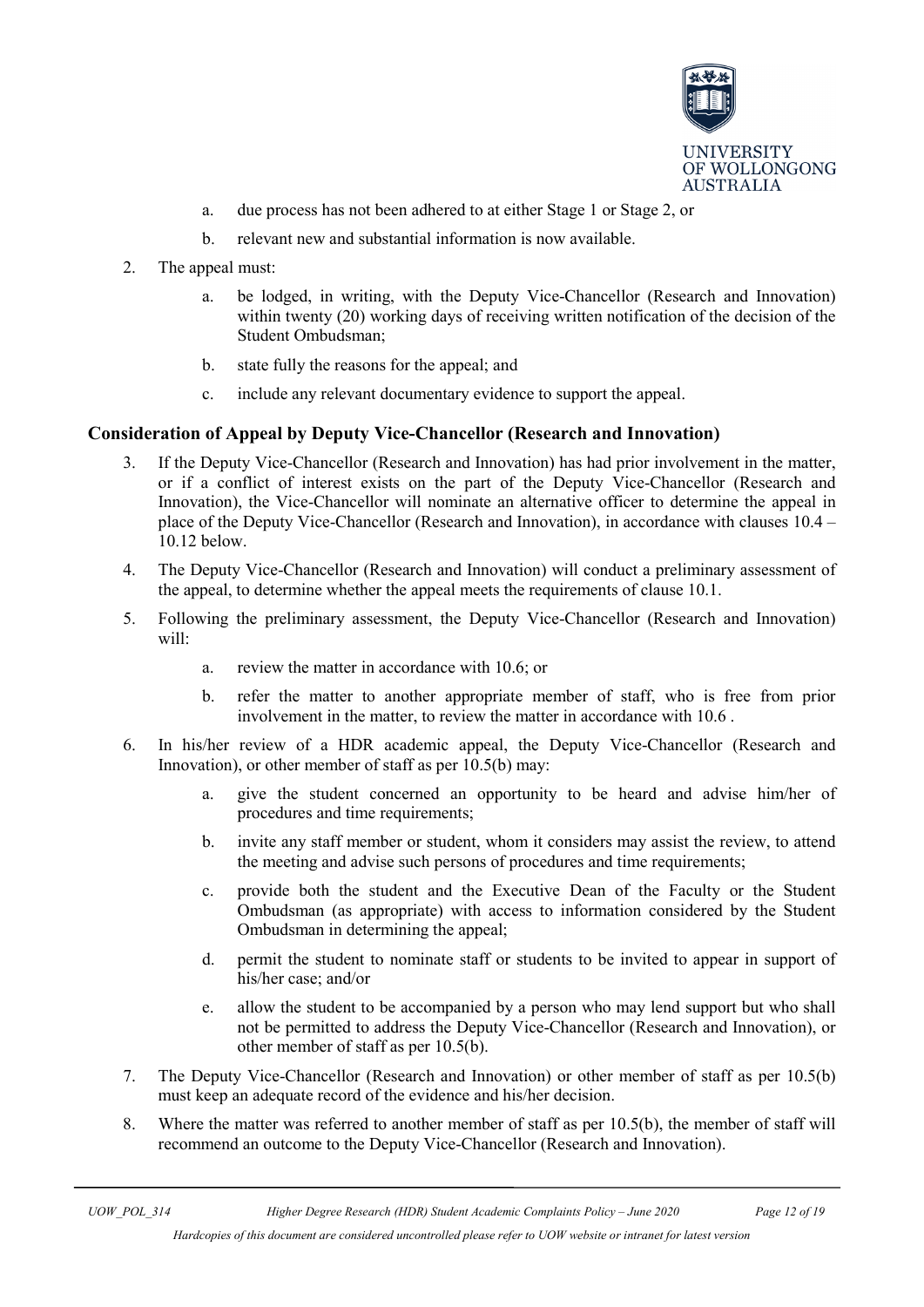

#### **Outcome of Appeal**

- 9. Where the Deputy Vice-Chancellor (Research and Innovation) decides there are insufficient grounds for the appeal he/she will advise the student that there are insufficient grounds for the appeal and that the decision of the Student Ombudsman shall be upheld.
- 10. Where the Deputy Vice-Chancellor (Research and Innovation) decides that there are sufficient grounds for the appeal he/she will refer the matter back to the Faculty, Thesis Examination Committee, or Student Ombudsman (as appropriate) for reconsideration.
- 11. Where the matter is referred back to the Faculty, Thesis Examination Committee or Student Ombudsman, the Faculty, Thesis Examination Committee or Student Ombudsman (as appropriate) must report their final determination on the matter including reasons to the Deputy Vice-Chancellor (Research and Innovation) within a designated time limit.
- 12. The Deputy Vice-Chancellor (Research and Innovation) must notify the student, the Executive Dean of the Faculty, the Dean of Graduate Research and the Student Ombudsman of the outcome of the appeal within ten (10) working days of his / her determination.

### <span id="page-12-0"></span>**11 Extension of Time Limits**

1. Any time limit set in this policy may be extended at the discretion of the investigating officer, for example, to provide adequate time to gather evidence and convene a meeting or because of special circumstances demonstrated by the student.

#### <span id="page-12-1"></span>**12 External Review**

1. At any point during the HDR academic complaint process, a student who is dissatisfied with the outcome or conduct of an appeal against an academic complaint or HDR Thesis Examination outcome may lodge a complaint with an external agency. Students have the right to make a complaint to the NSW Ombudsman when there is evidence of maladministration or misconduct by the University of Wollongong. The NSW Ombudsman may choose to not investigate a matter until the University has had sufficient opportunity to remedy/rectify the academic complaint internally.

## <span id="page-12-2"></span>**13 Conflict of Interest**

1. If a staff member is involved in an academic review or complaint against a decision arising from a matter in which they have a real or perceived conflict of interest, they should disqualify themselves from the investigation and an appropriate alternative staff member should be appointed.

## <span id="page-12-3"></span>**14 Record Keeping**

- 1. Files relating to HDR academic complaints considered by the Faculty will be retained and disposed of by the Faculty in accordance with the UOW Records Management Policy.
- 2. Files relating to HDR academic complaints considered by the Student Ombudsman will be retained and disposed of by the Office of the Student Ombudsman in accordance with the UOW Records Management Policy.
- 3. Files relating to HDR academic complaints considered by the Deputy Vice-Chancellor (Research and Innovation) will be retained and disposed of by the Graduate School of Research in accordance with the UOW Records Management Policy.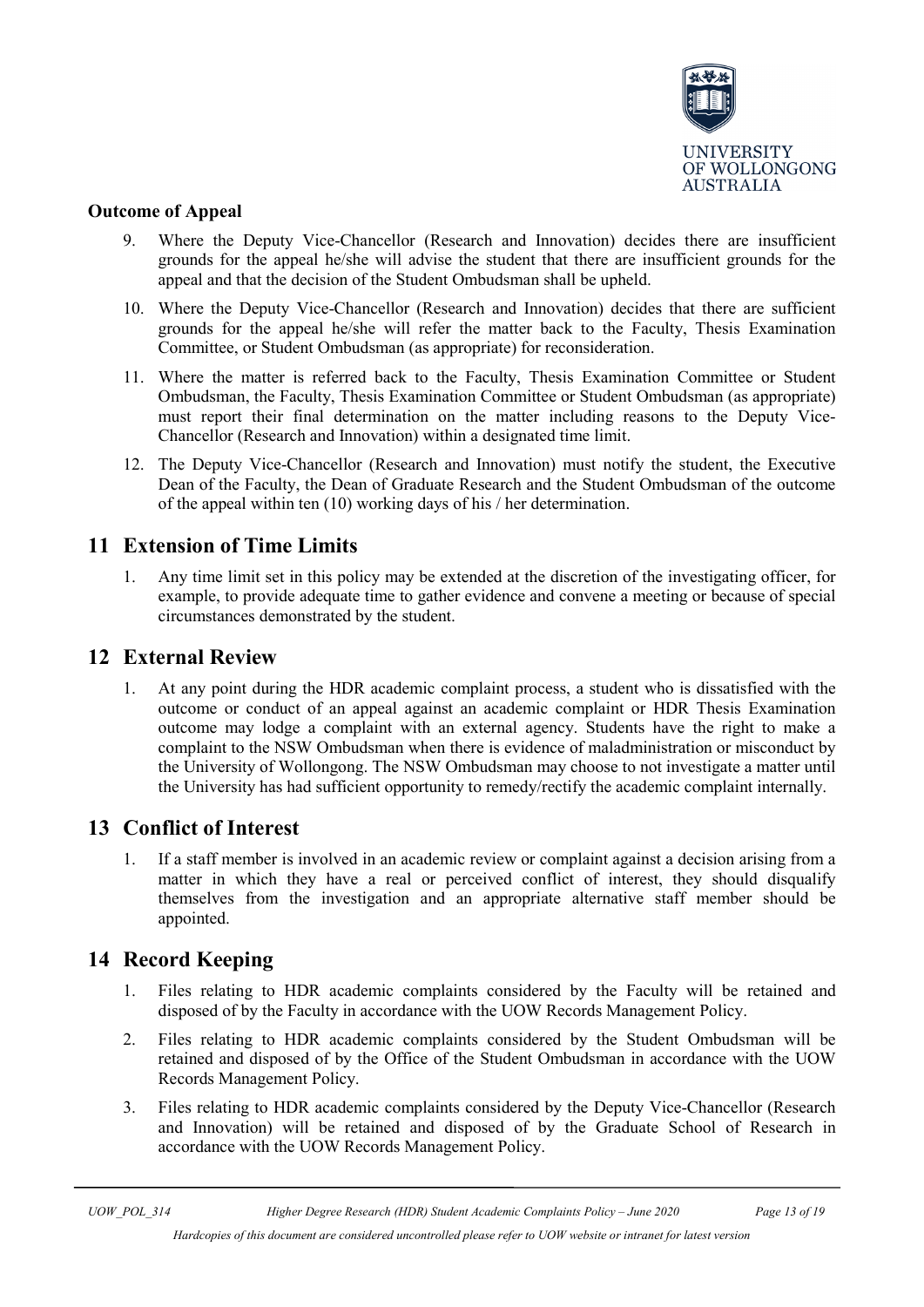

## **15 Roles & Responsibilities**

- <span id="page-13-0"></span>1. All persons involved in investigations of HDR academic complaints have a responsibility to conduct themselves in accordance with this policy.
- 2. The University has a responsibility to:
	- a. ensure that this policy is accessible and communicated to all staff and students
	- b. ensure that this policy is implemented and applied consistently across all faculties and academic units
	- c. promote best practice in resolving HDR academic complaints, and
	- d. ensure that the process for resolving HDR academic complaints allows for:
		- i. timeliness of response;
		- ii. fairness of consideration
		- iii. respect for privacy; and
		- iv. keeping all parties informed of their rights and responsibilities in relation to HDR academic complaints.
- 3. Students and staff involved in HDR academic complaints have a responsibility to follow the requirements of this policy.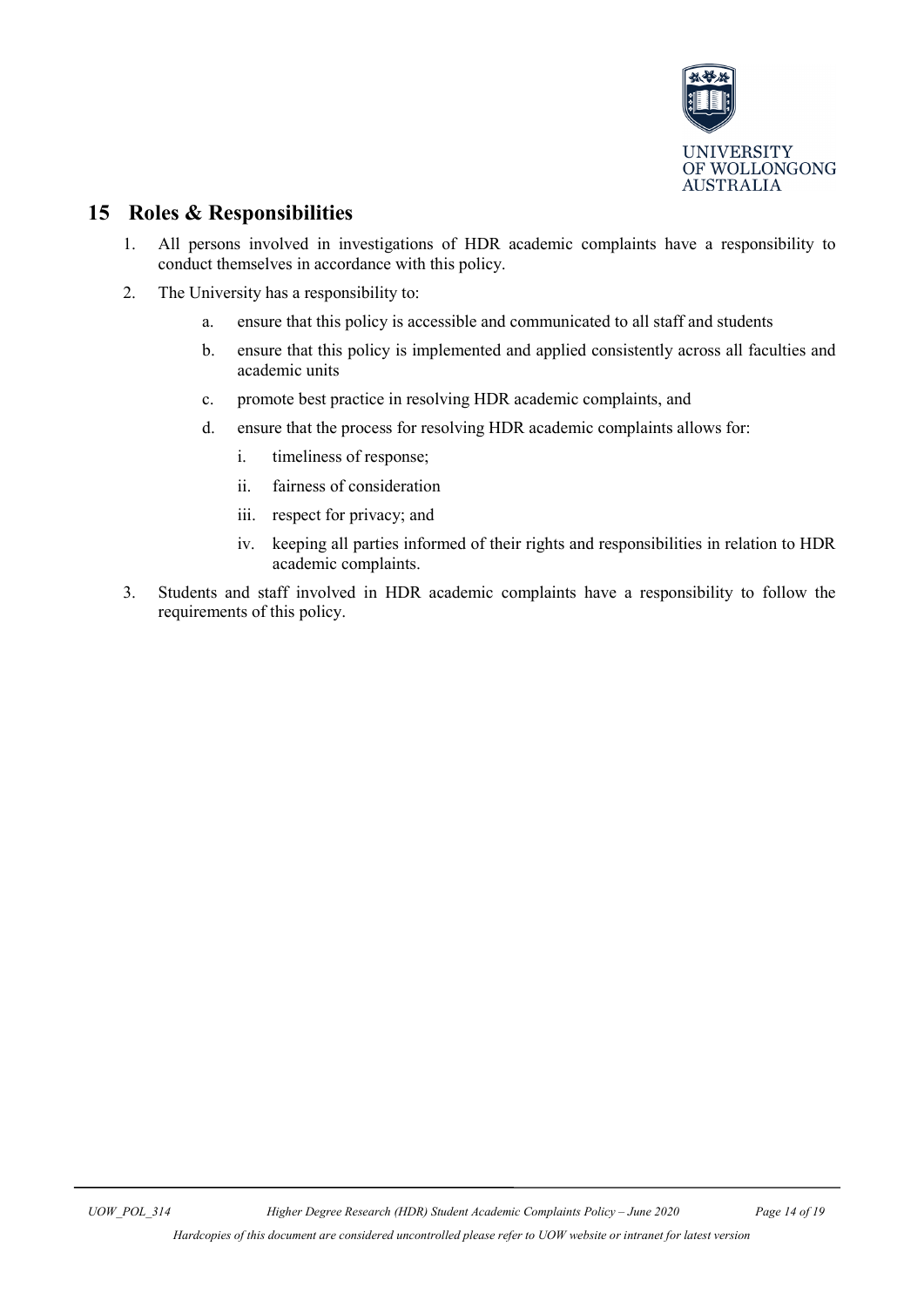

| <b>Version</b><br>Control | <b>Date Effective</b>         | <b>Approved By</b>                                | Amendment                                                                                                                                                       |
|---------------------------|-------------------------------|---------------------------------------------------|-----------------------------------------------------------------------------------------------------------------------------------------------------------------|
|                           | <b>Autumn Session 2015</b>    | University Council-<br>060214                     | New policy to replace HDR Academic<br>Grievance and Thesis Appeal Policy 2007<br>$-2014$                                                                        |
| 2                         | May 2015                      | Vice-Chancellor                                   | Minor amendments post-implementation<br>to provide clarity on application of policy.                                                                            |
| 3                         | December 2016                 | Deputy Vice-Chancellor<br>(Research & Innovation) | Administrative amendments and update to<br>the new template.                                                                                                    |
| 4                         | 14 December 2018              | Deputy Vice-Chancellor<br>(Research & Innovation) | Administrative amendments removing<br>broken links to discontinued internal GRS<br>documents.                                                                   |
| 5                         | 1 January 2020<br>ON APPROVAL | Deputy Vice-Chancellor<br>(Research & Innovation) | Administrative amendments to reflect the<br>rescission of General Course Rules<br>replaced by Coursework Rules and Higher<br>Degree Research (HDR) Award Rules. |
| 6                         | 9 June 2020                   | Deputy Vice-Chancellor<br>(Research & Innovation) | Administrative amendments to reflect<br>change from Dean of Research to Dean of<br><b>Graduate Research</b>                                                     |

## <span id="page-14-0"></span>**16 Version Control and Change History**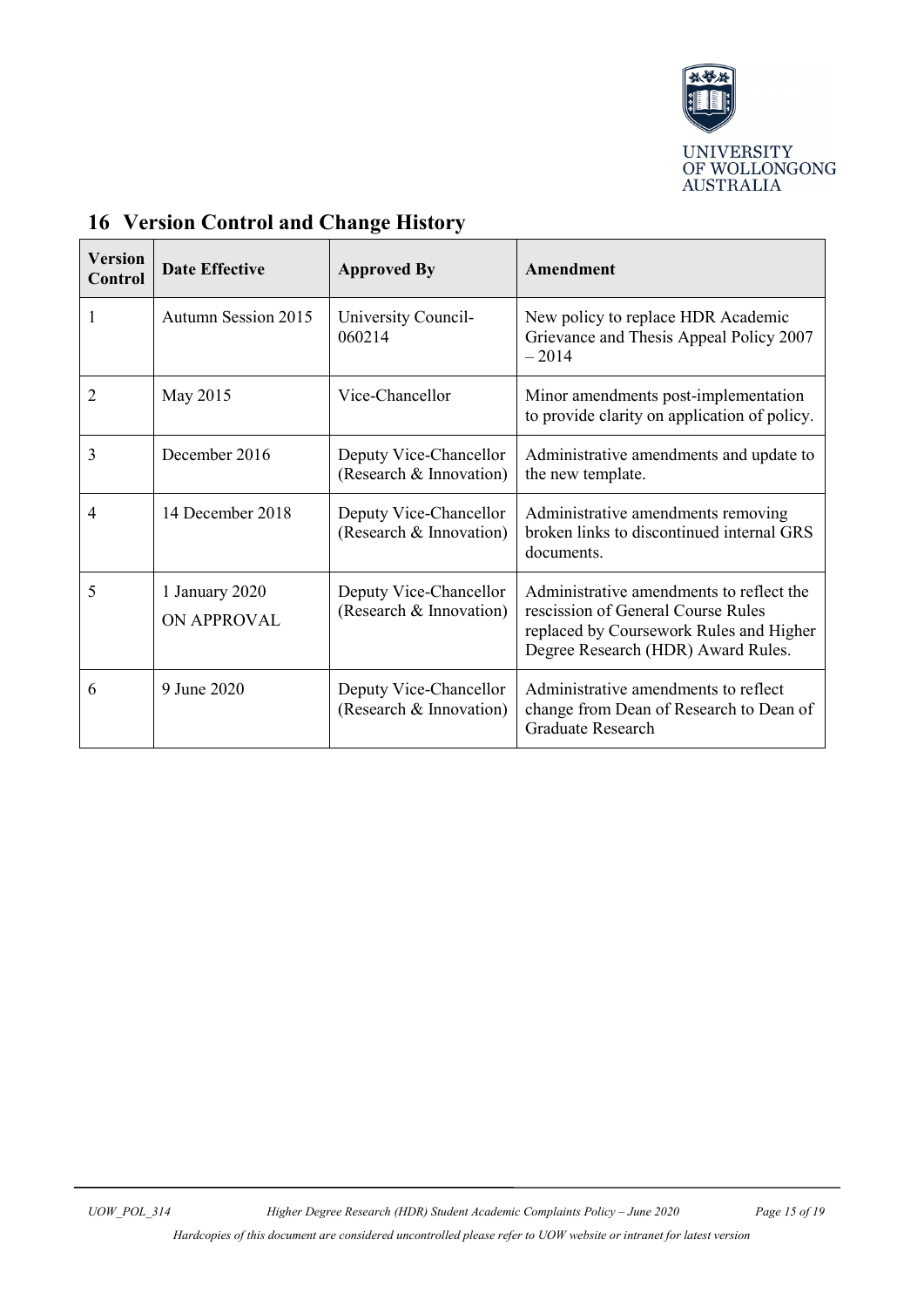

## **17 Schedule 1 - Application of Policy to Third Party Providers**

#### **Definition of "third party provider"**

1. Third party provider – a higher education provider (other than the University of Wollongong Dubai - UOWD) with which UOW has an agreement for the delivery of UOW courses at or in conjunction with that institution.

#### **Application**

2. Where a HDR student is enrolled in a UOW program delivered by a Third Party Provider, the HDR Student Academic Complaints Policy ("this policy") applies with the modifications set out in this Schedule.

#### **Procedural Matters**

- 3. Where they do not exist, the course owning faculty will designate staff at the third party provider who hold positions equivalent to those specified in this policy:
	- a. Head of School
	- b. Head of Postgraduate Studies
	- c. Associate Dean (Research)
- 4. An appeal by a student, as per Stage 3, must be lodged in accordance with section 10 respectively with either:
	- a. the Academic Registrar (or equivalent) of the offshore partner institution;
	- b. the Deputy Vice-Chancellor (Research and Innovation)
- 5. An appeal lodged with the Academic Registrar (or equivalent) of the third party provider must be referred to the Deputy Vice-Chancellor (Research and Innovation).
- 6. An appeal meeting may be conducted by teleconference or video-conference. In such a case, a member of staff of UOW or the third party provider may be present to assist the student at the third party provider's premises. This does not preclude the right of the student to nominate their own support person in accordance with this policy.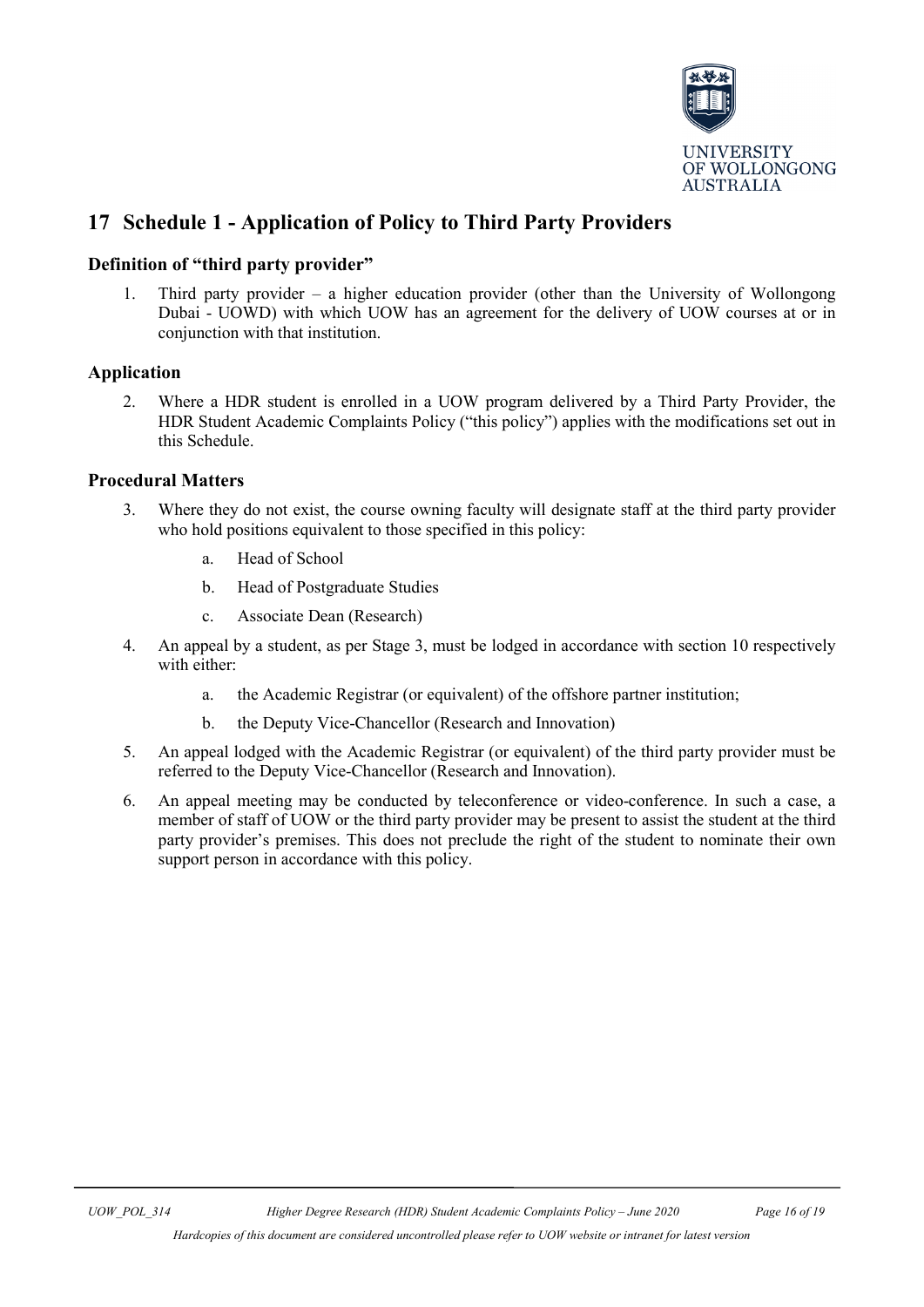

### **18 Schedule 2 - Flowchart**

# **HDR Academic Complaints**

Informal Resolution

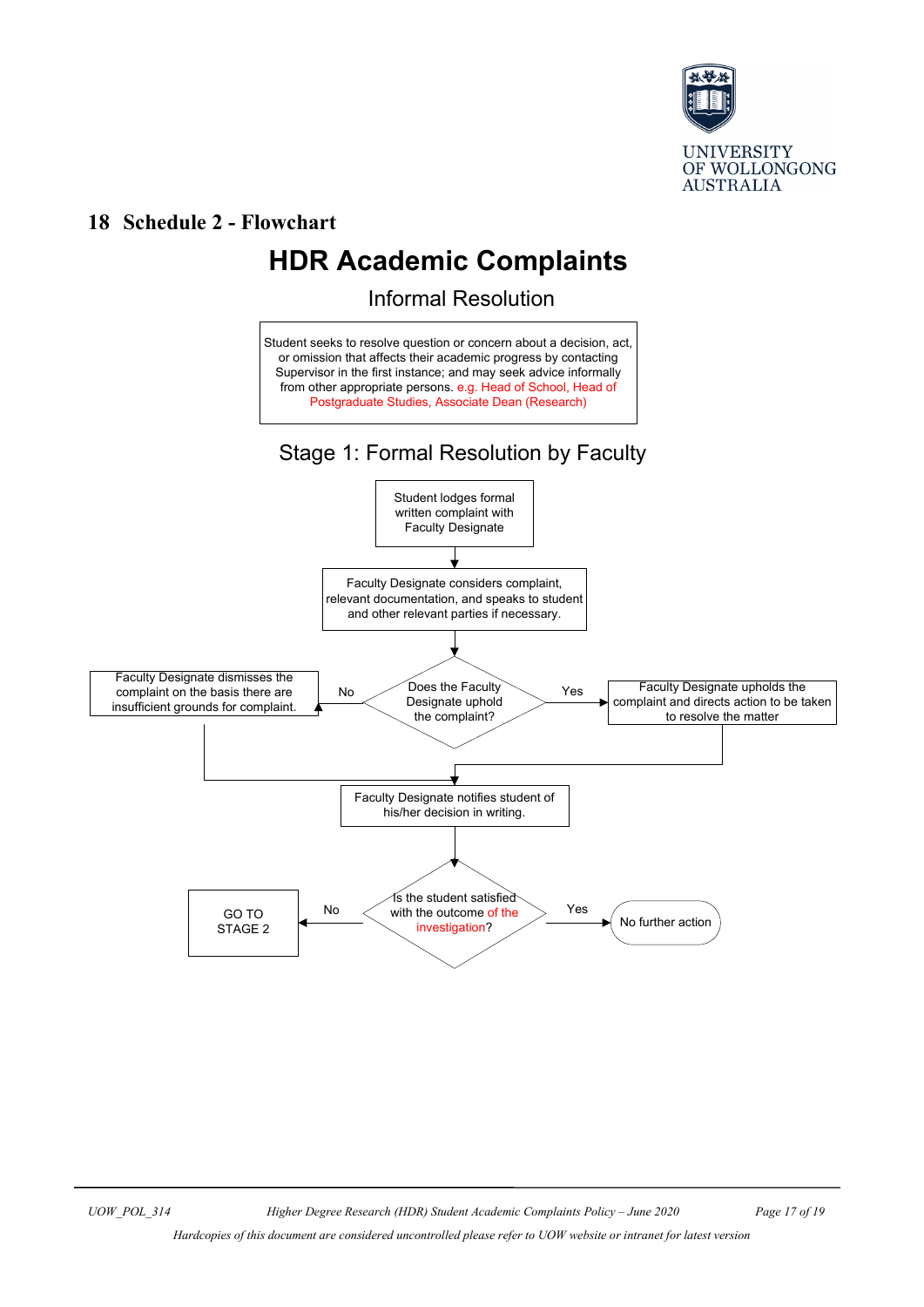

## **HDR Academic Complaints**

Stage 2 – Referral of Complaint to Student Ombudsman



*UOW\_POL\_314 Higher Degree Research (HDR) Student Academic Complaints Policy – June 2020 Page 18 of 19*